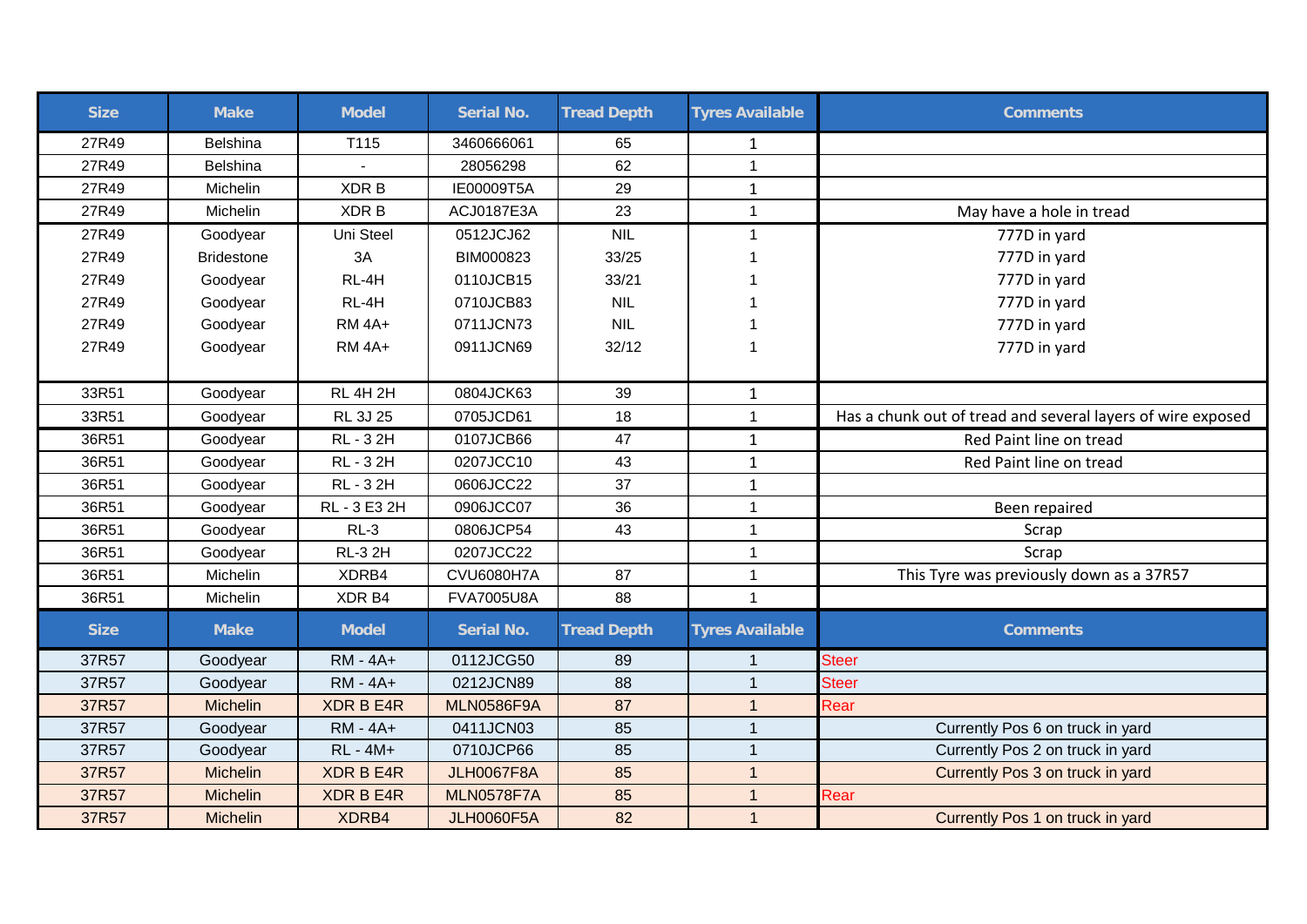| 37R57    | Goodyear           | <b>RM - 4A+</b>            | 0811JCL00         | 70 | $\overline{1}$ | Rear                                                  |
|----------|--------------------|----------------------------|-------------------|----|----------------|-------------------------------------------------------|
| 37R57    | Goodyear           | <b>RL - 4H 2H</b>          | 1010JCH55         | 64 |                | <b>Rear 2H Tread</b>                                  |
| 37R57    | <b>Bridgestone</b> | <b>VRDPY</b>               | S8M006047         | 62 |                |                                                       |
| 37R57    | Goodyear           | <b>RL</b> - 4M+            | 0710JCP51         | 60 |                | Rear                                                  |
| 37R57    | Goodyear           | <b>RL - 4H 2H</b>          | 0708JCA10         | 59 |                | <b>Rear 2H Tread</b>                                  |
| 37R57    | <b>Michelin</b>    |                            | <b>MLG0240F5A</b> | 59 |                | Extra found from March 2016 List                      |
| 37R57    | Goodyear           | RL - 4H E4 2H              | 1010JCH29         | 34 |                |                                                       |
| 37R57    | Goodyear           | RL <sub>4H</sub>           | 0108JCA44         | 30 | 1              | Possible heat seperation                              |
| 37R57    | Goodyear           | <b>RL - 4MT E-4</b><br>2SL | 0610JCl72         | 22 |                |                                                       |
| 37R57    | Goodyear           | RL - 4H E4 2H              | 1107JCA66         | 22 | 1              |                                                       |
| 37R57    | Goodyear           | RL - 4H E4 2H              | 0309JCA79         | 19 | 1              | Damage to tread, through wire cords, yellow 7 on tyre |
| 37R57    | Goodyear           | RL <sub>4H</sub>           | 1107JCA38         | 15 | 1              |                                                       |
| 37R57    |                    |                            |                   |    |                | U/S marked on tread                                   |
| 45/65-45 | Bridgestone        | D-Lug                      | S9SRC0007         |    | $\mathbf{1}$   | Inner liner blow out                                  |
| 45/65-45 | Bridgestone        | D-Lug                      | X1N003606         |    | $\mathbf{1}$   | <b>NWR</b>                                            |
| 45/65-45 | Yokohama           | <b>Y524R</b>               | HE3XUG320         |    | 1              | Marking on tread, possible seperation                 |
| 45/65-45 | Yokohama           | <b>Y524R</b>               | AC6CVG998         |    | $\overline{1}$ | NWR, Heat Seppo                                       |
| 45/65-45 | Yokohama           | <b>Y524R</b>               | AC4MXA517         |    | $\mathbf{1}$   | NWR, Heat Seppo                                       |
| 45/65-45 | Yokohama           | <b>Y524R</b>               | AC6MXA700         |    | 1              | NWR, Heat Seppo                                       |
| 45/65-45 | Triangle           |                            |                   |    | 1              | NWR, Side wall bubble                                 |
| 45/65-45 | Triangle           |                            |                   |    | $\mathbf{1}$   | NWR, Side Wall                                        |
| 35/65R33 | Michelin           | XLDD <sub>2</sub>          | FGJ0069E1A        | 63 | $\mathbf{1}$   | Cracks in bead seat, cracks in base of lugs on tread  |
| 35/65R33 | Michelin           | XLDD <sub>2</sub>          | <b>VCJ0092E8A</b> | 61 | $\mathbf{1}$   | Cracks in bead seat, cracks in base of lugs on tread  |

| 37R57 | Michelin        | XDR C4    | <b>HLJ0258T2A</b> | 75   | On old list |
|-------|-----------------|-----------|-------------------|------|-------------|
| 37R57 | <b>Michelin</b> | XDR C4    | OLJ0338T2A        | 74.5 | On old list |
| 37R57 | <b>Michelin</b> | XDR B     | <b>TLG0278F7A</b> | 73   | On old list |
| 37R57 | <b>Michelin</b> | XDR B     | <b>TLG0259F6A</b> | 72.5 | On old list |
| 37R57 | <b>Michelin</b> | XDR B E4R | NLN0382F3A        | 66   | On old list |
| 37R57 | Michelin        | XDR B     | 0LN0456F9A        | 55   | On old list |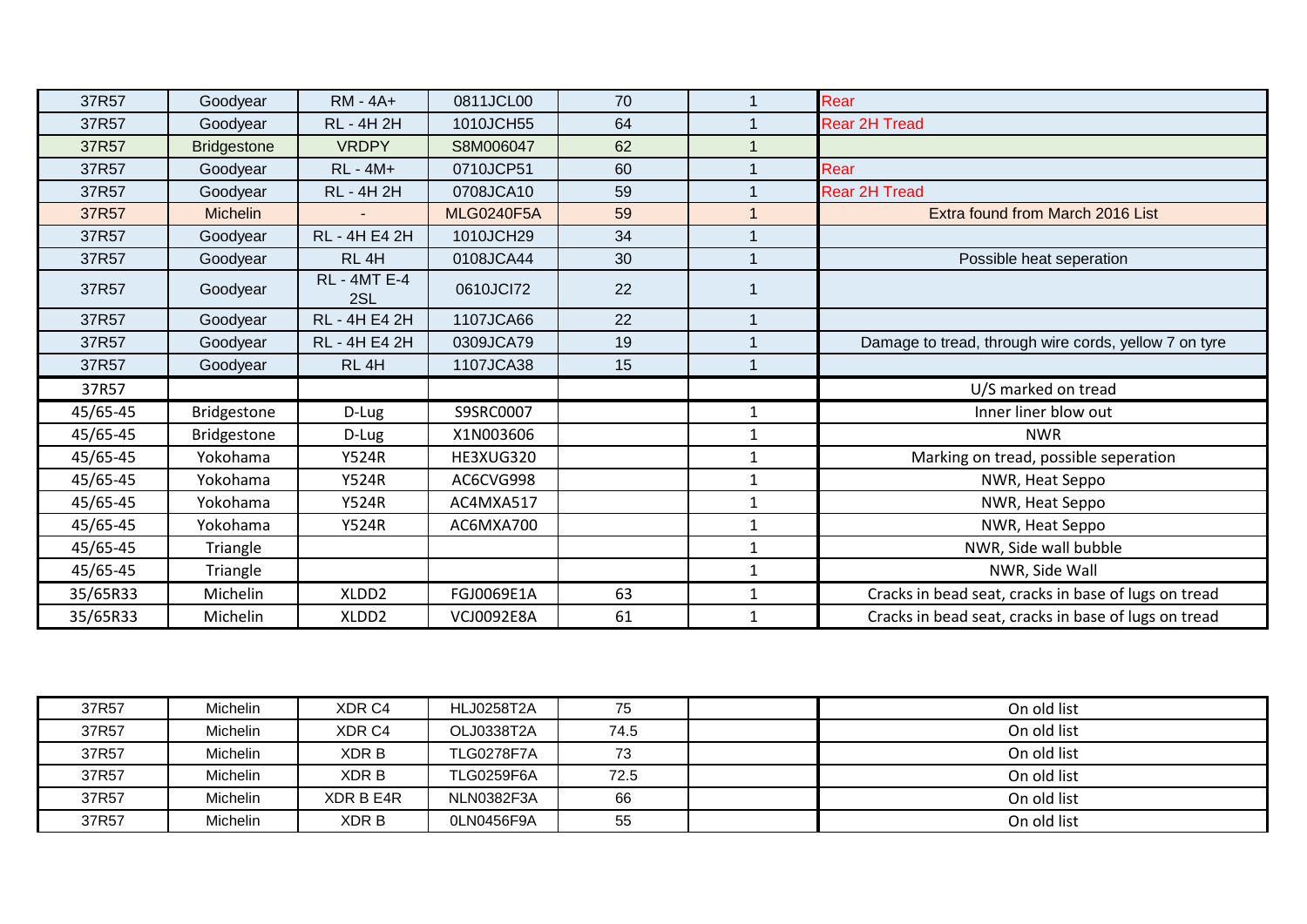| 37R57       | Michelin           | XDR B                             | <b>KLH0288F7A</b> | 93                 |                        | On old list        |
|-------------|--------------------|-----------------------------------|-------------------|--------------------|------------------------|--------------------|
| 37R57       | Goodyear           | G                                 |                   |                    |                        |                    |
|             |                    |                                   |                   |                    |                        |                    |
|             |                    |                                   |                   |                    |                        |                    |
|             |                    |                                   |                   |                    |                        |                    |
|             |                    |                                   |                   |                    |                        |                    |
|             |                    |                                   |                   |                    |                        |                    |
|             |                    |                                   |                   |                    |                        |                    |
| <b>Size</b> | <b>Make</b>        | <b>Model</b>                      | <b>Serial No.</b> | <b>Tread Depth</b> | <b>Tyres Available</b> | <b>Comments</b>    |
| 33R51       | Goodyear           | <b>RL-4H2H</b>                    | 0309JCD14         | 42                 | $\mathbf{1}$           |                    |
| 33R51       | Michelin           | <b>XDR</b>                        | Can see it        | 67                 | $\mathbf{1}$           |                    |
| 33R51       | Bridgestone        | R Lug                             | S0SRS0340         | 44                 | $\mathbf{1}$           | Side wall damage   |
| 33R51       | Bridgestone        | R Lug                             | S7400179          | 40                 | $\mathbf{1}$           |                    |
| 33R51       | Bridgestone        | V Steel Radial                    | S7R005402         | 32                 | $\mathbf 1$            | Side wall damage   |
| 33R51       | Yokohama           |                                   | XC9MVB236         | 80                 | $\mathbf 1$            |                    |
| 33R51       | Yokohama           |                                   | HY9AVB716         | 80                 | $\mathbf{1}$           |                    |
| 33R51       | Goodyear           | <b>RL - 4H 2H</b>                 | 0409J0D28         | 56                 | $\mathbf{1}$           |                    |
| 33R51       | Michelin           | <b>XDC</b>                        | IVA1419F6B        | 40                 | $\mathbf 1$            |                    |
| 33R51       | Michelin           | <b>XDC</b>                        | IVA1447F813       | 44                 | $\mathbf 1$            |                    |
| 33R51       | Goodyear           | $RM-4A+$                          | 0211JCJ51         | 80                 | $\mathbf{1}$           | On current cat 785 |
| 33R51       | Goodyear           | $RM-4A+$                          | 0212JCL74         | 82                 | $\mathbf{1}$           | On current cat 785 |
| 33R51       | Goodyear           | <b>RL-4H2H</b>                    | 0908JCC40         | 51/45              | $\mathbf{1}$           | On current cat 785 |
| 33R51       | Goodyear           | <b>RL-4H2H</b>                    | 0606JCC82         | Very low           | $\mathbf{1}$           | On current cat 785 |
| 33R51       | Goodyear           | <b>RL - 4H 2H</b>                 | 0908JCC33         | 53                 | $\mathbf{1}$           | In yard ex Cat 785 |
| 33R51       | Goodyear           | <b>RL-4H2H</b>                    | 0808JCB06         | 58                 | $\mathbf{1}$           | In yard ex Cat 785 |
|             |                    | Incoming tyres as of the 15-12-16 |                   |                    |                        |                    |
| <b>Size</b> | <b>Make</b>        | <b>Model</b>                      | <b>Serial No.</b> | <b>Tread Depth</b> | <b>Tyres Available</b> | <b>Comments</b>    |
| 45/65/45    | Bridgestone        | D-LUG                             | S7LRC0018         | 34/36              | 1                      | Damaged bead       |
| 45/65/45    | Bridgestone        | D-LUG                             | SOYLCO162         | 36/37              | $\mathbf{1}$           |                    |
| 45/65/45    | Bridgestone        | D-LUG                             | S9ELC0052         | 48/47              | $\mathbf{1}$           |                    |
| 45/65/45    | Bridgestone        | D-LUG                             | S7RRC0033         | 48/46              | $\mathbf{1}$           |                    |
| 45/65/45    | <b>Bridgestone</b> | D-LUG                             | S4LLC0066         | 34/32              | $\mathbf{1}$           |                    |